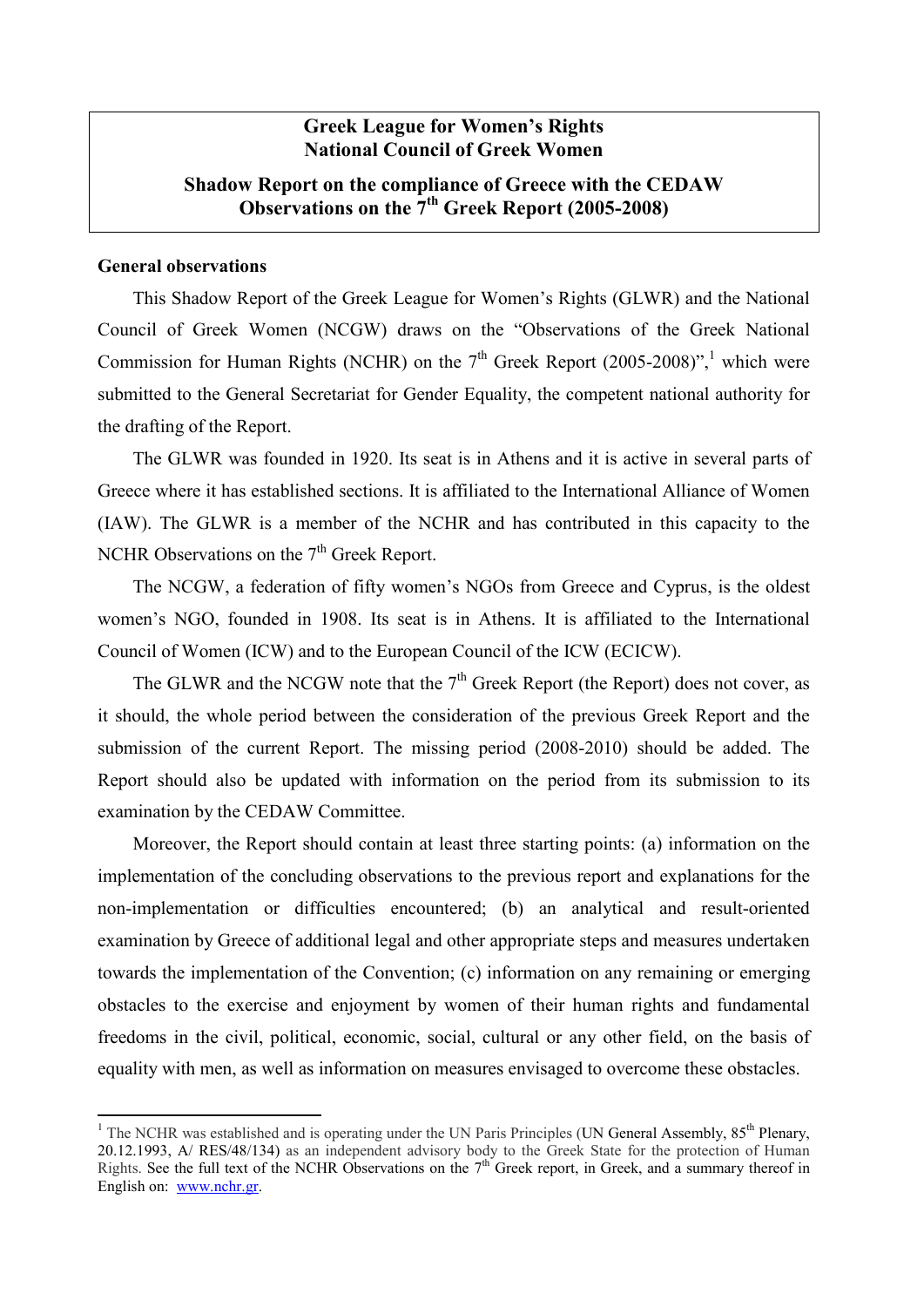The Report should also contain specific impact assessments, which should also include references to relevant case-law of national courts. Moreover, the impact of the economic crisis on the situation of women, the measures taken and the results which are expected therefrom should also be reported.

#### **Observations per article (and cluster)**

### **PART I**

### **Article 1 – Elimination of discrimination**

The GLWR and the NCGW strongly recommend the use of the term "inequalities" which is enshrined in Article 116(2) of the Greek Constitution and Article 8 of the Treaty on the Functioning of the European Union (TFEU). The concept of "inequality" is different in nature from and broader than the concept of "discrimination". It covers *de facto* situations affecting mainly women, due to prejudices and stereotypes which infiltrate socio-economic structures. Inequalities survive the repeal of discriminatory provisions and hinder the achievement of substantive gender equality. Moreover, women are neither a group nor a minority, but one of the two forms of the human being and half of mankind and they often suffer multiple inequalities. This is why gender equality is a positive and pro-active principle, a horizontal objective (to be effectively mainstreamed in all areas) and a fundamental right under the CEDAW and EU law – not a mere prohibition of discrimination. Consequently, positive action is its natural corollary.<sup>2</sup> The Report should stress this and it is in this spirit that it should present and evaluate the measures aimed at complying with the CEDAW.

Other concepts, such as direct and indirect discrimination, harassment and sexual harassment should also be mentioned and information on their application in law and in practice, including information on recourses to national courts and case law of the latter. Further, reference should be made to the scope of special laws as well as to their impact.

### **Article 2 – Legislative and judicial protection**

The GLWR and the NCGW emphasize that women are reluctant to claim their rights before the courts or other competent authorities. There are procedural rules in EU gender equality directives regarding the standing of organizations to pursue the claims of victims of discrimination before the courts and other competent authorities and the shifting of the burden

<sup>2</sup> See A. Yotopoulos-Marangopoulos, *Affirmative Action; Towards Effective Gender Equality,* Marangopoulos Foundation for Human Rights, Sakkoulas/Bruylant, 1998; S. Koukoulis-Spiliotopoulos 'The amended equal treatment directive (2002/73): an expression of constitutional principles/fundamental rights' 12 *Maastricht Journal of European and Comparative law* 4 2005 pp. 327-369.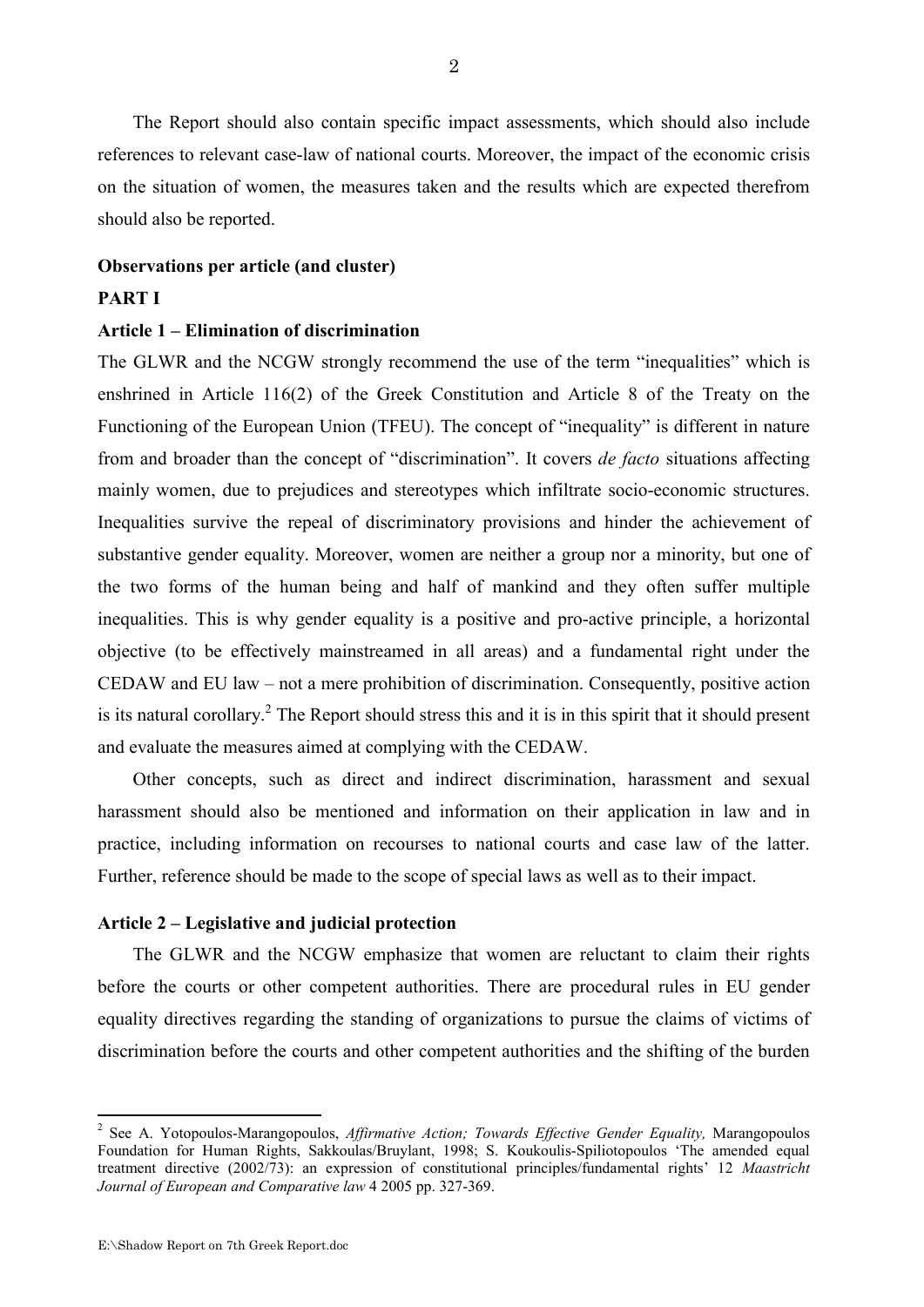of proof<sup>3</sup>. These rules aim to encourage the pursuance of claims of victims of discrimination and protect them from victimization due to their recourse to the courts. The Acts transposing the directives contain these rules, which however have not yet been applied by the Greek courts. This is because the rules remain in the transposing Acts; they have not been incorporated in the Greek procedural codes, and they are thus unknown to judges and lawyers.

Moreover, the EU rule on the standing of organizations is not correctly worded in Acts 3896/2010 and 3769/2009 transposing Directives 2006/54 and 2004/113, respectively. These Acts require that the aggrieved person give his/her "consent" for the organization to have recourse to the court, while the directives require the "approval", not the "consent" of these persons. According to Greek law, the "consent" has to be given before the recourse is lodged, while the "approval" can be given later, until the case is heard. This means that, until the consent is given, the remedy may well be time-barred (e.g. a dismissal can be challenged within three months of its notification; an administrative act within sixty days of cognisance thereof). It is only Act 4097/2012 transposing Directive 2010/41 that has correctly transposed this rule, as it requires "approval".

The above problems have been repeatedly pointed out by the  $NCHR<sup>4</sup>$  and they are very serious, all the more so as the reluctance of workers, in particular women, to have recourse to Justice, due to the fear of being victimized or labelled troublemakers and due to lack of evidence, is increasing with the crisis.

 It should be noted that remedies and sanctions in civil and administrative cases, including gender equality cases, are proportional and dissuasive and can serve as a model. A discriminatory dismissal is declared null and void (by civil courts) or annulled (by administrative courts). The dismissal is deemed never to have occurred and the worker retains his/her post, reinstatement being unnecessary. A discriminatory refusal to hire or promote is declared null and void by civil courts and the hiring or promotion is deemed to exist from the time it should have occurred. Administrative courts annul such refusals and order the issuance of an administrative act of retroactive hiring or promotion. In all cases, the worker is entitled to full back pay plus legal interest and moral damages. The Act transposing Directive 2006/54 has added disciplinary sanctions for civil servants and extended the administrative fines already

 $3$  E.g. in Directive 2006/54/EC, on equal treatment of men and women in employment and occupation (recast), transposed by Act. 3896/2010, OJ A 207/08.12.2010; in Directive 2004/113/EC, on equal treatment of men and women in access to and supply of goods and services, transposed by Act 3769/2009, OJ A 105/01.07.2009; in Directive 2010/41/EU on equal treatment of men and women engaged in an activity in a self-employed capacity, transposed by Act 4097/2012, OJ A 235/03.12.2012.

<sup>&</sup>lt;sup>4</sup> See e.g. NCHR 'Comments on the Bill transposing Directive 2006/54'; Letter to the Minister of Labour and Social Security, 31 October 2010, and Observations on the 7<sup>th</sup> Greek Report to the CEDAW: http://www.nchr.gr.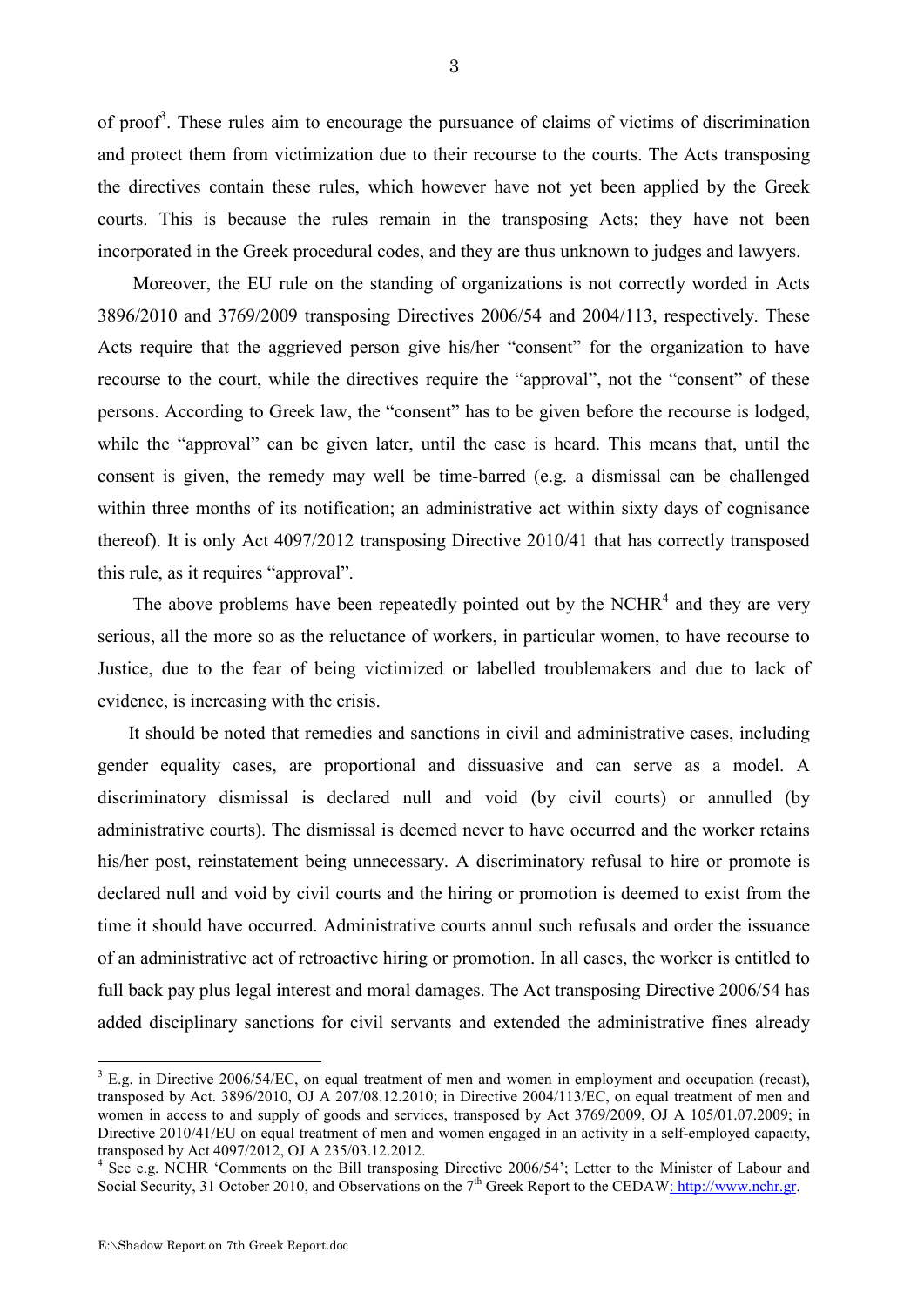provided for employers to directors or their representatives. It also increased the penal sanctions for a 'violation of sexual dignity', provided by Article 337 of the Penal Code when it constitutes exploitation of workers or candidates for work. However, courts often do not have the opportunity to apply these sanctions in gender equality cases, due to workers' reluctance to initiate such cases. Moreover, the Labour Inspectorate, which has the power to impose fines, does not often do so, due to acknowledged shortages in personnel and material means.<sup>5</sup>

### **Article 4 – Special measures**

The Report should provide more information on the measures taken and specify their results.

### **Article 5 – Social and cultural patterns**

The Report mentions studies regarding stereotypes and the mass media, but it does not mention whether and how they were used in practice and whether they had any impact.

### **Article 6 – Violence against women**

### *Domestic Violence*

The NCHR and the GLWR commenting on the Bill which became Act 3500/2006 (OJ A 232/24.10.2006) had stressed that: (1) it does not deal with the essence of the problem, i.e. violence against women, nor with its root cause, the persisting roles of "man-master" and "woman-servant"; (2) the acts it claims to punish are those already covered under the Penal Code, except for the case of rape within marriage; moreover, there is a risk of confusion as to which acts will continue to be regulated by the Penal Code and/or by pre-existing law; (3) the relevant legislation is neutral from the point of view of gender, covering perpetrators and victims of both genders; but why is the perpetrator left unpunished when the victim is the wife and the perpetrator her husband or companion? (4) the establishment of ad hoc institutions, including specialized social services, to deal with the issue is not provided for; (5) the institution of mediation on criminal issues, as provided for, raises doubts regarding both its constitutionality and its efficiency; (6) the police and the Prosecutor remain the main arbiters in the pro-judicial phase, although they have already proven to be unsuitable for the task, while the establishment of an ad hoc institution to deal with the problem, such as a special body of family social workers, is not provided for; (7) the recommendation (23.06.2005) addressed to the General Secretariat for Equality by the GLWR has obviously not received due attention. A law addressing an issue of concern to a considerable number of families should be the product of a participatory process. However, no significant improvements were made.

<sup>&</sup>lt;u>- Maria Communistic Communistic Communistic See Labour Inspectorate Annual Reports: http://www.ypakp.gr</u>.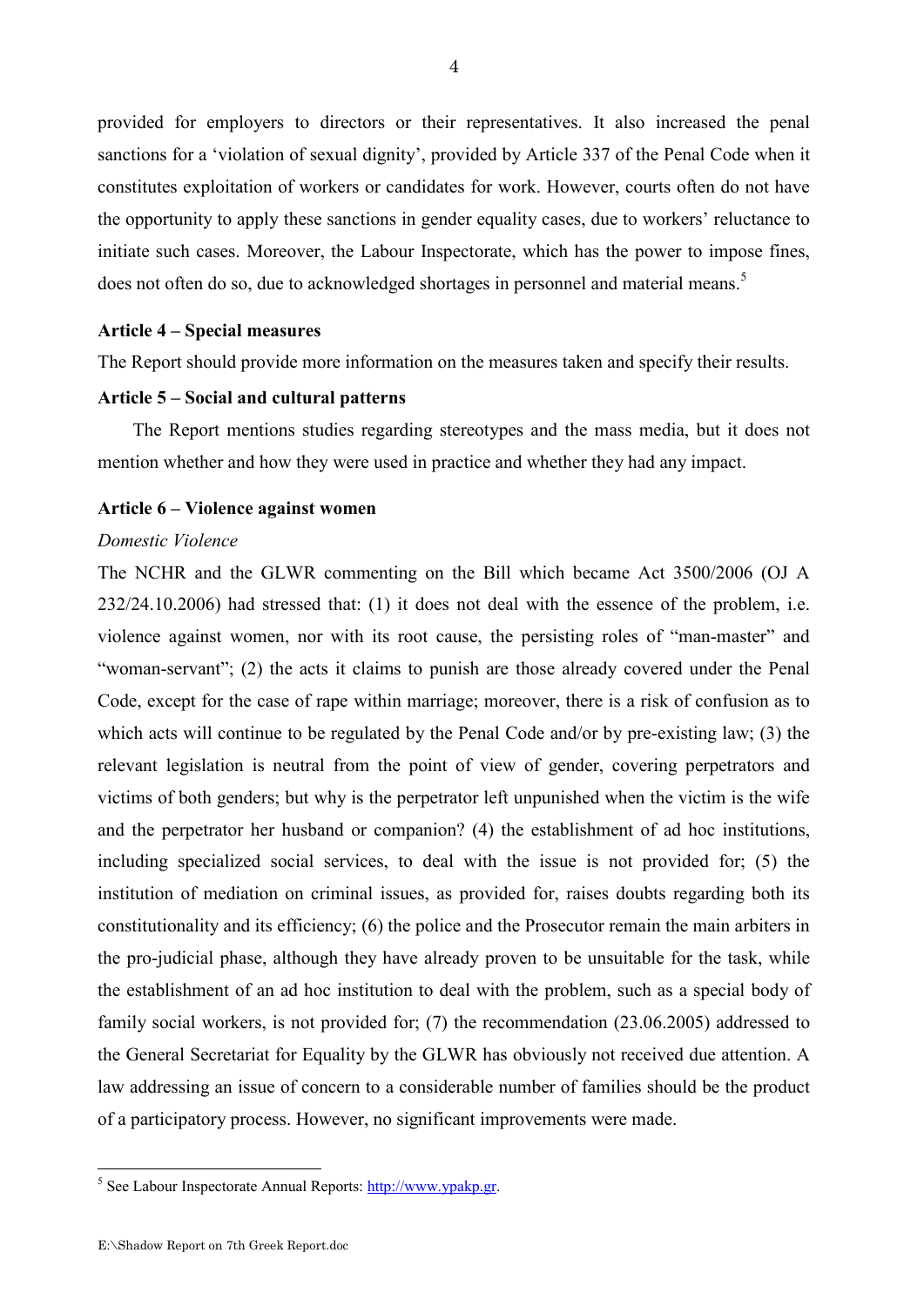The Report does not present and assess the implementation of Act 3500/2006. In fact, the experience of the GLWR and the NCGW is that the process of mediation is either not applied or applied inadequately. There are only a few judgments on acts sanctioned by this Act, which show, on one hand, the difficulty to prove domestic violence<sup>6</sup>, and on the other hand that this Act contains provisions which constitute regression in the protection of the victims.<sup>7</sup>

### *Human Trafficking*

It should be noted that Greece has ratified the United Nations Convention against Transnational Organized Crime and its Protocols, as these instruments introduce positive measures in the Greek legal order. Nonetheless, the provisions should be effectively implemented. The Report gives no relevant information.

# **Article 7 – Participation of women in decision making organs**

Relevant information should be updated in order to include the recent legislation on local administration (Law 3852/2010). There is a clear regression, as according to recent legislation, the 1/3 quota is calculated on the basis of the members of councils and not on the basis of all candidates included in the ballot, as it was before. On the initiative of the Marangopoulos Foundation for Human Rights and the GLWR, more than twenty important Greek NGOs, including the NCGW, expressed their strong disagreement on the new provisions in a letter dated 8 October 2010, addressed to the competent Minister (the Minister of the Interior, Decentralisation and Electronic Governance), in which they stressed the non-conformity of the new provisions to the CEDAW and recalled the right of recourse to the CEDAW Committee, in accordance with the 1999 Protocol to the CEDAW.<sup>8</sup>

### **Article 9 – Equal rights, nationality**

The Report should clarify whether issues and impediments related to the dependence of women from their husband's status have been addressed and to what extent the (male) "breadwinner" concept has been effectively combated.

### **Article 11 – Employment and social security**

In its Observations on the  $7<sup>th</sup>$  Greek Report, the NCHR dealt in detail with the deregulation of labour relations and its prejudicial impact on women's already weak position in the labour market. In a previous report, the NCHR had highlighted the increase of multiple discrimination

 6 See e.g. Supreme Civil and Penal Court, Penal Section, judgment 963/2012.

<sup>&</sup>lt;sup>7</sup> See e.g. Supreme Civil and Penal Court, Penal Section, judgment 1274/2011

<sup>&</sup>lt;sup>8</sup> See the letter on www.leaguewomenrights.gr.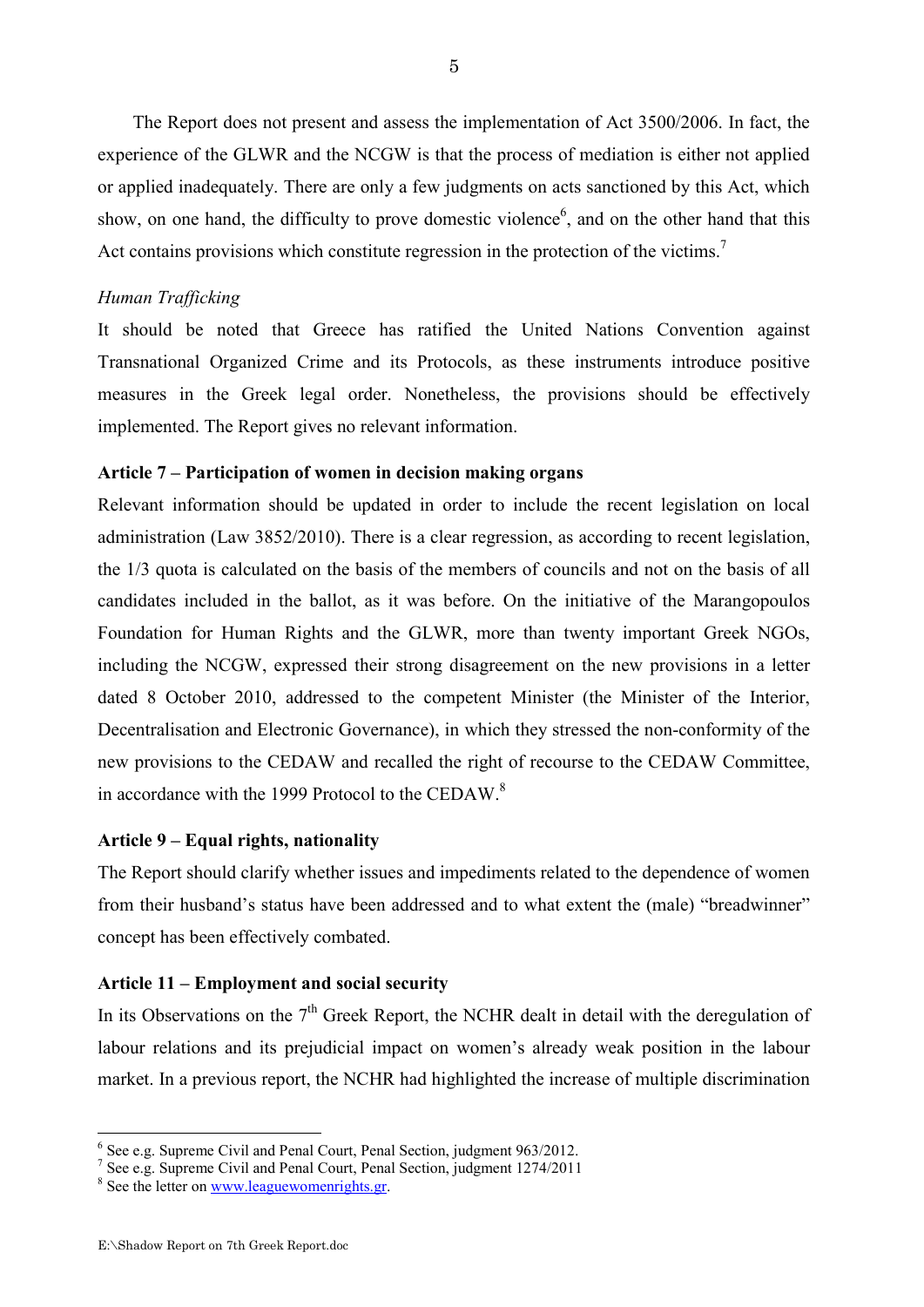and had requested the adoption of specific provisions which would explicitly prohibit it. These concerns were confirmed by decisions and reports of international and European Treaty bodies, which we will mention indicatively, by chronological order.

Moreover, on the initiative of the Marangopoulos Foundation for Human Rights and the GLWR, more than twenty important Greek NGOs, including the NCGW, addressed to all competent ministers a list of proposals for the elimination of gender discrimination and the promotion of substantive gender equality.<sup>9</sup>

 It should be noted that since May 2010, due to a deep financial crisis, Greece has been under an EU/International Monetary Fund (IMF) assistance programme, which includes pooled bilateral loans by the Euro area Member States in conjunction with IMF funding. The disbursements were made dependent on compliance with austerity measures required by two consecutive Memoranda of Understanding signed by the European Commission, acting on behalf of the Euro area Member States, and the Hellenic Republic. Among the austerity measures were sweeping employment and social security law reforms, coupled with drastic social spending cuts and tax increases. Several clauses of the second Memorandum (of February 2012) are of immediate and direct effect. Compliance with the Memoranda is controlled by the "*troika*" (IMF, European Commission, European Central Bank).

### *- The ILO Committee of Experts on the Application of Conventions and Recommendations*

Following complaints by the Greek General Confederation of Labour (GSEE), the ILO Committee of Experts on the Application of Conventions and Recommendations<sup>10</sup>, examined the compatibility of austerity measures with several international labour conventions. The ILO Committee expressed its '*deep concern*' <sup>11</sup> at the drastic 'alterations' of labour law through measures which 'go to the heart of labour relations, social dialogue and social peace', 'nullifying the binding nature of collective agreements'.

 The Committee underlined 'the disproportionate impact' of these measures on women and called for 'adequate safeguards to protect workers' living standards'. Women, especially those pregnant and mothers, were mainly affected by the exponential growth of part-time and rotation work imposed by the employer, while unfair dismissals due to pregnancy or maternity

<u>.</u>

<sup>&</sup>lt;sup>9</sup> See these proposals on <u>www.leaguewomenrights.gr</u>.

<sup>&</sup>lt;sup>10</sup> International Labour Conference, 101st Session 2012, *Report of the Committee of Experts on the Application of Conventions and Recommendations*, Greece, ILO Conventions 98, 100, 102, 111 and 156: http://www.ilo.org/dyn/normlex/en/f?p=1000:11003:0::NO.

 $\frac{11}{11}$  Emphasis added in the observations on the application of ILO Convention 98 (Right to Organise and Collective Bargaining) by Greece. See International Labour Conference, 101st Session 2012, *Report of the Committee of Experts* on the *Application* of *Conventions* and *Recommendations: Experts on the Application of Conventions and Recommendations:*  http://www.ilo.org/dyn/normlex/en/f?p=1000:11003:0::NO.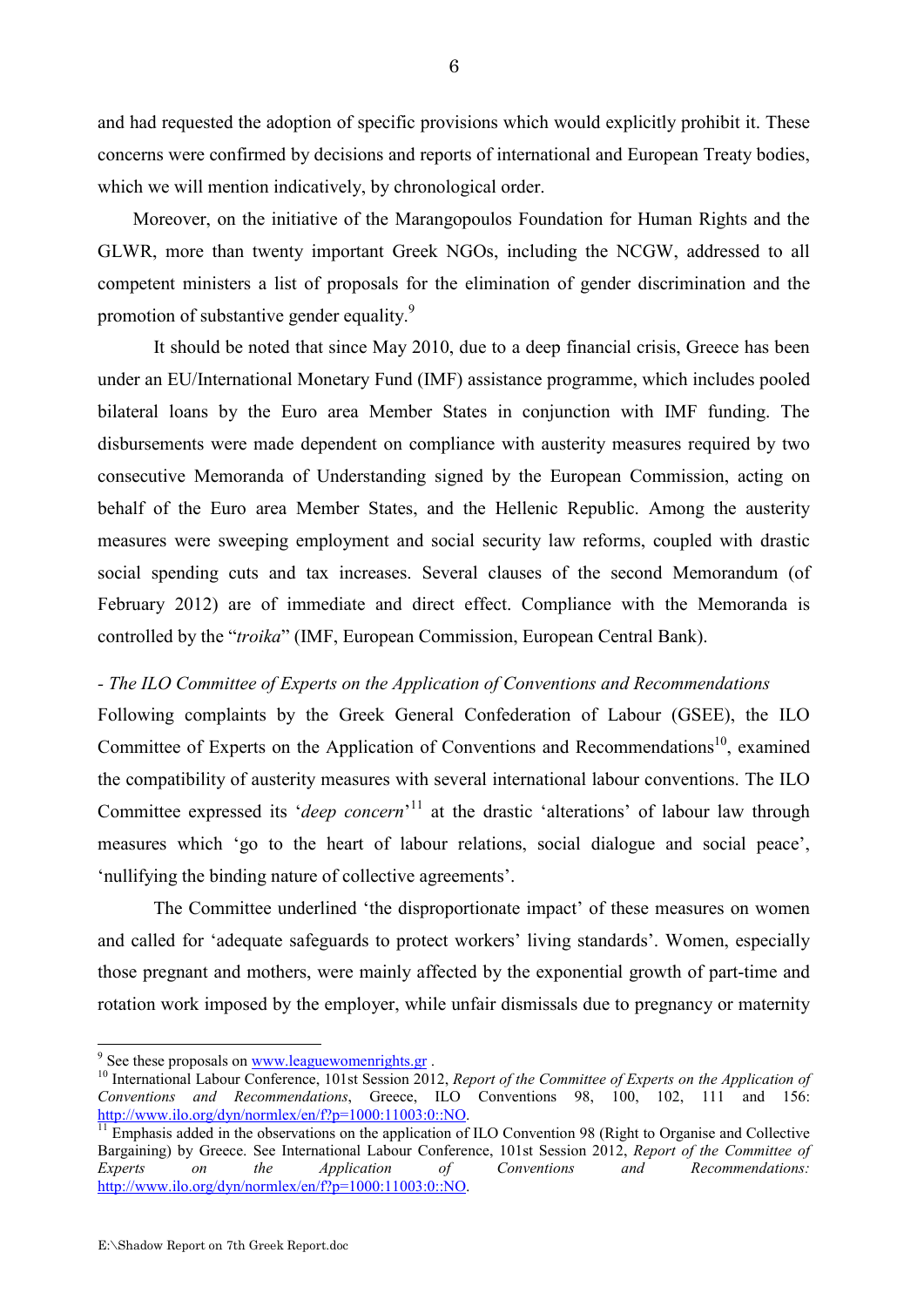leave and sexual harassment also increased. In view of the inadequacy of childcare and family care services, the Committee recalled the importance of measures which facilitate the reconciliation of work and family obligations by both parents and allow them to remain in the labour market, including such (adequate and accessible) services, while also promoting effective gender equality. It also stressed "the importance of addressing gender stereotypes, so that mothers are not automatically considered for part-time and rotation work".

 The Committee also noted that measures aimed at reducing employment in the public sector would greatly affect women who are the vast majority in this sector. Moreover, "small and medium sized enterprises (SMEs), which constituted an important source of female and youth employment, have been closing down on a massive scale".

 The Committee deplored the successive drastic pension cuts, which "undermine the people's trust in the social security system and raise concerns for social justice in handling the crisis". It warned that "in the event that unemployment increased to 1 million people from the current 800.000 (2011 figure), social security funds would be losing EUR 5 billion annually and the sustainability of the benefits provided by them would be called into question".

 Less than a year later (August 2012) the registered unemployed totalled 1.267.595 (in a total population of 9.903.268 (2011 census)) and registered unemployment rate was 25.4 %. The female rate was 29 %, the male rate 22.7 %, the youth rate (below 25-years-old) 58 % and the rate of the 25-34-years old 32.9%.<sup>12</sup> By GSEE estimates (May 2012), the real general rate was at least 29 %.<sup>13</sup> In the first trimester of 2012, about 60 % of unemployment was long-term (at least twelve months), the highest in the EU; the female long-term unemployment rate was 15.9 % and the male rate 10.4 %.<sup>14</sup> According to GSEE, in the second trimester of 2012, long term unemployment was 71%.<sup>15</sup> The ILO Committee noted that "a large part of women had joined the ranks of the 'discouraged' workers who are not accounted for in the statistics".

It should be noted that unemployment benefits are 57 % of the NGCA minimum wage and are paid for a maximum of twelve months. They thus do not cover the long-term unemployed and, due to strict conditions, only about 160.000 persons receive them (May 2012 GSEE estimates).<sup>16</sup> Thus, unemployed women are more likely to miss out on this support.

<sup>&</sup>lt;sup>12</sup> Hellenic Statistical Authority (ELSTAT) *Labour Force Survey August 2012*: http://www.statistics.gr.

<sup>13</sup> INE (Labour Institute of GSEE/ADEDY), *Greek Economy and Employment. Annual Report* 2012, p. 334: http://www.inegsee.gr/kalwshlthate.html.

<sup>14</sup> ELSTAT *Living Conditions in Greece* 2012, p. 27: http://www.statistics.gr.

<sup>&</sup>lt;sup>15</sup> INE/GSEE monthly bulletin "Enimerossi", No. 198, October 2012, p. 12: http://www.inegsee.gr.

<sup>16</sup> GSEE/ADEDY/INE *Greek Economy and Employment*, *op*. *cit*. p. 334: http://www.inegsee ; see also European Commission *Employment and Social Situation Quarterly Review* March 2012, p. 83: http://ec.europa.eu/social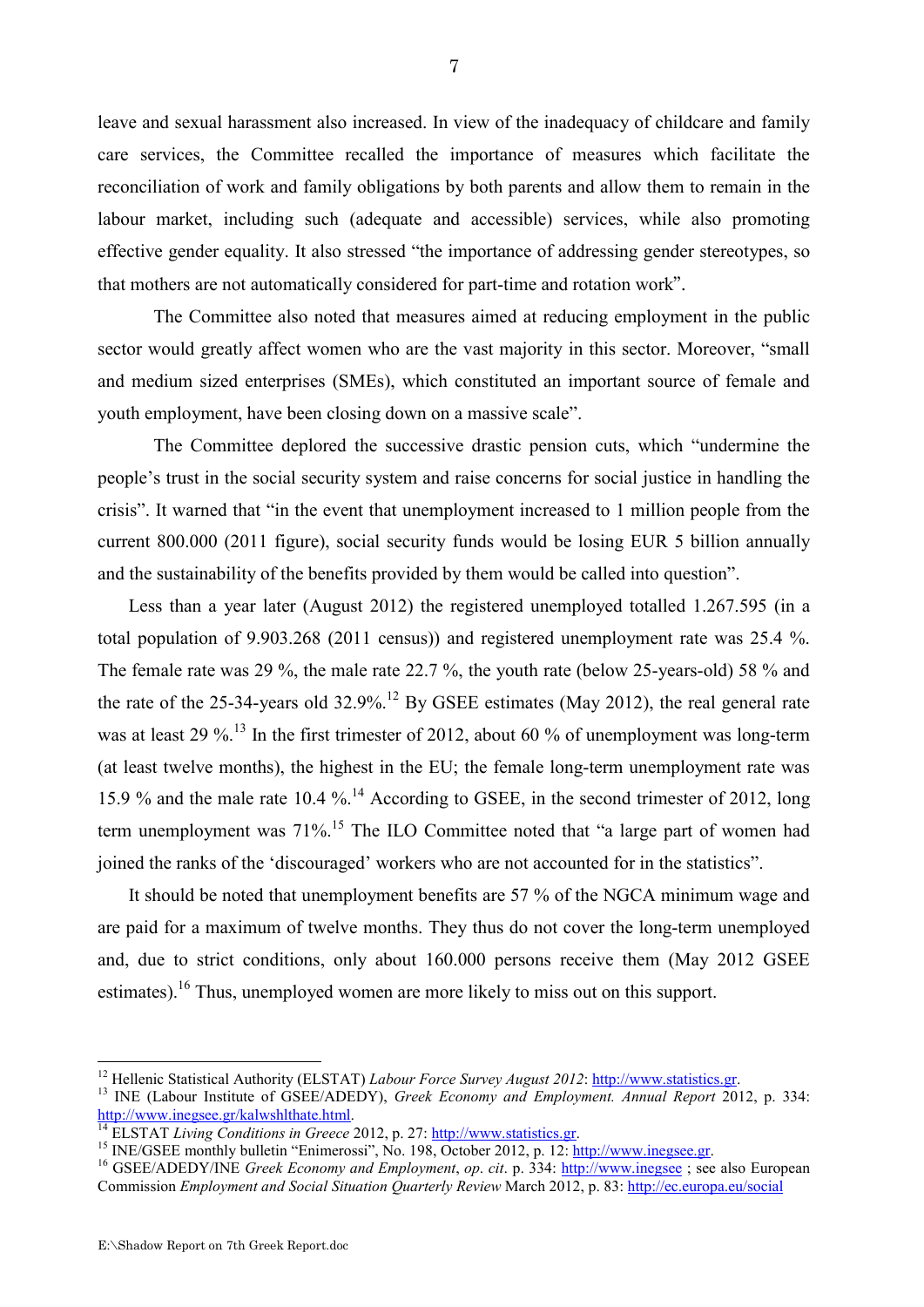The ILO Committee stressed that austerity measures should be assessed and planned with a view to preventing poverty; it was 'the duty of the government, together with all the parties involved with the international support mechanism', to do so.

### *- The European Committee of Social Rights*

By two decisions of 23 May 2012, published on 19 October 2012,  $17$  the European Committee of Social Rights, which monitors the application of the European Social Charter (ESC), upheld in part two collective complaints by Greek trade unions against Greece on the compatibility of austerity measures with the 1961 ESC ratified by Greece.

 The first decision concerns a provision stipulating that the first year of employment under a contract of indefinite duration is deemed a probationary period, during which the contract may be terminated without notice and redundancy pay. This provision violates Article 4(4) ESC (right to a reasonable period of notice).

 The second decision concerns a provision on the employment of workers aged 15 to 18 under "special apprenticeship contracts". These workers are excluded from the scope of application of labour law and are not entitled to at least three weeks' paid annual holiday, in breach of Article 7(7) ESC; an adequate system of apprenticeship is not provided for them, in breach of Article 10(2) ESC; their social security coverage is confined to sickness benefits in kind and occupational accident coverage at a rate of 1%, in breach of Article 12(3) ESC. The last-mentioned provision, which requires the progressive raising of the social security system to a higher level, does not allow the establishment of a distinct category of workers who are excluded from the general national security protection system, as this constitutes a deterioration of the social security system, which is incompatible with Article 12(3) ESC.

 The second decision also concerns a provision cutting the minimum salary for all workers under 25 years of age by 32 % of the national minimum wage, i.e. below the poverty line. This breaches Article 4(1) ESC (right to a fair remuneration sufficient for a decent standard of living of the workers and their families) as well as Article 4(1) ESC in light of the non-discrimination clause of the Preamble to the ESC (discrimination on grounds of age). It should be noted that the direct source of this provision is the second Memorandum (above page 6). Thus, the European Committee of Social Rights is the first treaty body to have assessed such a provision.

 Both decisions recall that "*the economic crisis should not have as a consequence the reduction of the protection of the rights recognised by the [ESC]"*. The first decision adds:

<u>.</u>

<sup>17</sup> *General Federation of Employees of the National Electric Power Corporation (GENOP-DEI) and Confederation of Greek Civil Servants' Trade Unions (ADEDY)* v *Greece* (Complaints Nos. 65/2011 and 66/2011): http://www.coe.int/t/dghl/monitoring/socialcharter/complaints/CC65Merits\_en.pdf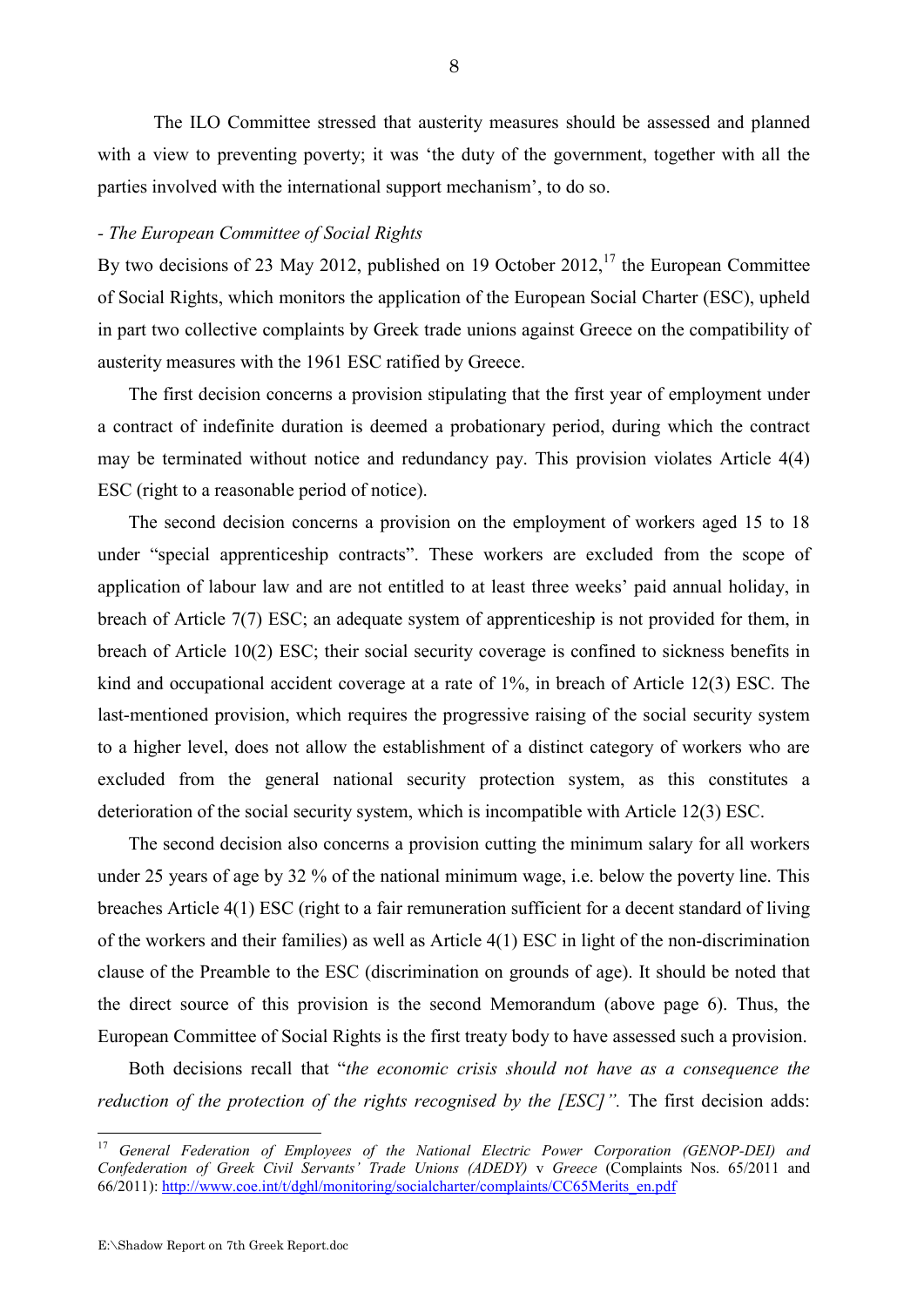"doing away with these guarantees 'would not only force employees to shoulder an excessively large share of the consequences of the crisis, but also accept pro-cyclical effects liable to make the crisis worse and to increase the burden on welfare systems". Both decisions quote passages of the NCHR Recommendation "*On the imperative need to put an end to the sharp decline in civil liberties and social rights*".<sup>18</sup>

 These decisions condemn provisions concerning young people. As young women are disproportionately hit by the crisis, including by unemployment (above pages 6-7), they confirm the direct and indirect adverse effects of austerity legislation on women.

### *- The ILO Committee on Freedom of Association*

In its November 2011 session the ILO Committee on Freedom of Association examined a complaint submitted by four Greek trade unions<sup>19</sup> and supported by the International Trade Union Confederation (ITUC), concerning austerity measures imposed within the framework of the international loan mechanism for Greece, and reached conclusions similar to those of the . ILO Committee of Experts on the Application of Conventions and Recommendations. According to the title of the ILO press release announcing this Report, "ILO calls on Greece to bring its labour relations system back to fundamental rights<sup>"20</sup>

 More recently, the situation deteriorated even more; harder measures were taken, such as further drastic cuts in wages and pensions and interventions in collective bargaining and agreements, including a decisive blow: the replacement of minimum wage rates set by national general collective agreements (NGCAs) with statutory minimum rates – all this in parallel with rises in taxes and the introduction of new taxes.

 The gravity of the situation, with unemployment, in particular of women and the young, soaring, and 68 % of the whole population living below the 'at risk of poverty' rate, is confirmed by the European Commission which, moreover, deplores that the ensuing social climate is the worst in the EU and the perspectives are bleak.<sup>21</sup>

Therefore, the call of the ILO organs and the European Committee of Social Rights on all the parties involved in the "support mechanism" for Greece to respect fundamental rights is more urgent than ever.

 $18$  See this Recommendation, in Greek and in English, on www.nchr.gr.

<sup>&</sup>lt;sup>19</sup> GSEE, the trade unions which had recourse to the Committee of Social Rights (ADEDY, GENOP-DEI) and the Greek Federation of Private Employees.

<sup>&</sup>lt;sup>20</sup> Report of the Committee on Freedom of Association.  $365<sup>th</sup>$  Report, paragraphs 784-1003: http://www.ilo.org/brussels/lang--en/index.htm

<sup>&</sup>lt;sup>21</sup> European Commission *Employment and Social Situation Quarterly Review June 2012*, pp. 45-48: http://ec.europa.eu/social.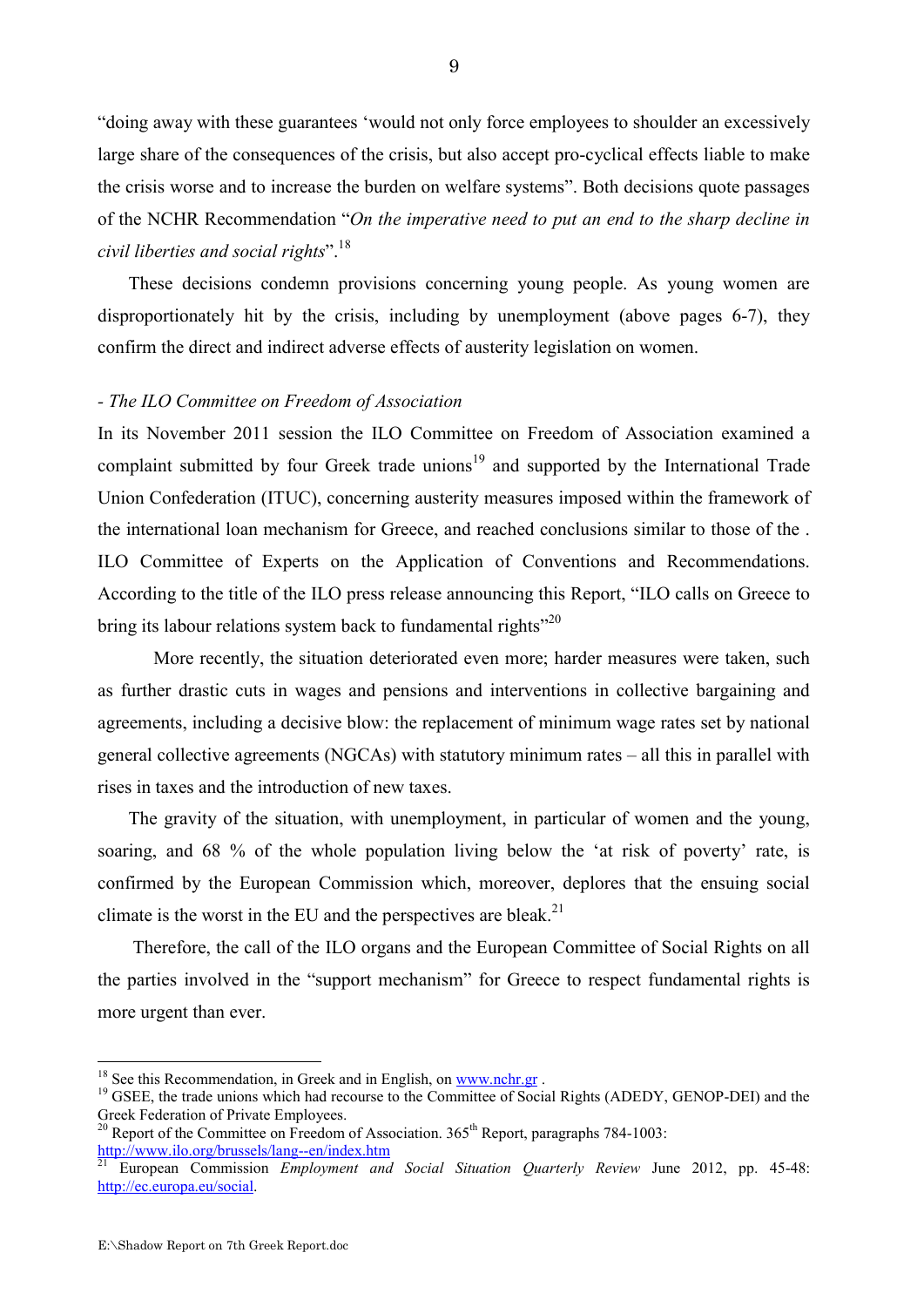#### **Article 12 – Health and family planning**

Attention should be drawn to the deterioration of the corporal and mental health of the Greek population due to the crisis and the austerity measures.

Further information should be submitted regarding Health Education Programmes as well as the inspections realised by Labour Inspectorate Body with regard to caesarean births. We consider that the socio-medical centres in Roma settlements are a good measure and suggest that further competences should be accorded to them.

### **Article 15 – Equality before the law**

#### *Minorities*

We support the proposal of the NCHR for the abolition of all jurisdictional and administrative competences of the Mufti, who must be confined to his religious duties.

# **Article 16 - Discrimination against women in all matters relating to marriage and family relations**

#### *Surname*

According to an amendment of Article 1388 of the Civil Code by Act 3719/2008, the wife may take her husband's surname if they both agree to that. The Explanatory Report states that this new provision allows spouses to hold the same surname if they so wish so that they are able to prove their relation status easier, especially when involving in any transactions abroad, and given that the surname of the spouse is not included in passports or identity cards. We consider this provision not to comply with the safeguard of substantive equality of two sexes and with the continuity of women's personality. Furthermore, it may endanger safety of transactions since it disrupts the continuity of women's identity through potential successive surname changes. Moreover, it is not compatible with the principle of gender equality as provided for by the Greek Constitution and the CEDAW.

#### *Children born out of wedlock*

Regarding the custody of children born out of wedlock, Article 1515 of the Civil Code, as amended by Act 3719/2008, provides that the father who has recognized his child may be assigned the custody in whole or in part after he applies to court, if that is in the best interest of the child. There is no reference to the mother's consent, as before the amendment. We consider that the mother's consent should be required as a rule for the assignment of parental custody, in whole or in part, to the father, in order for abusive practices to be avoided.

*Marriage validity*